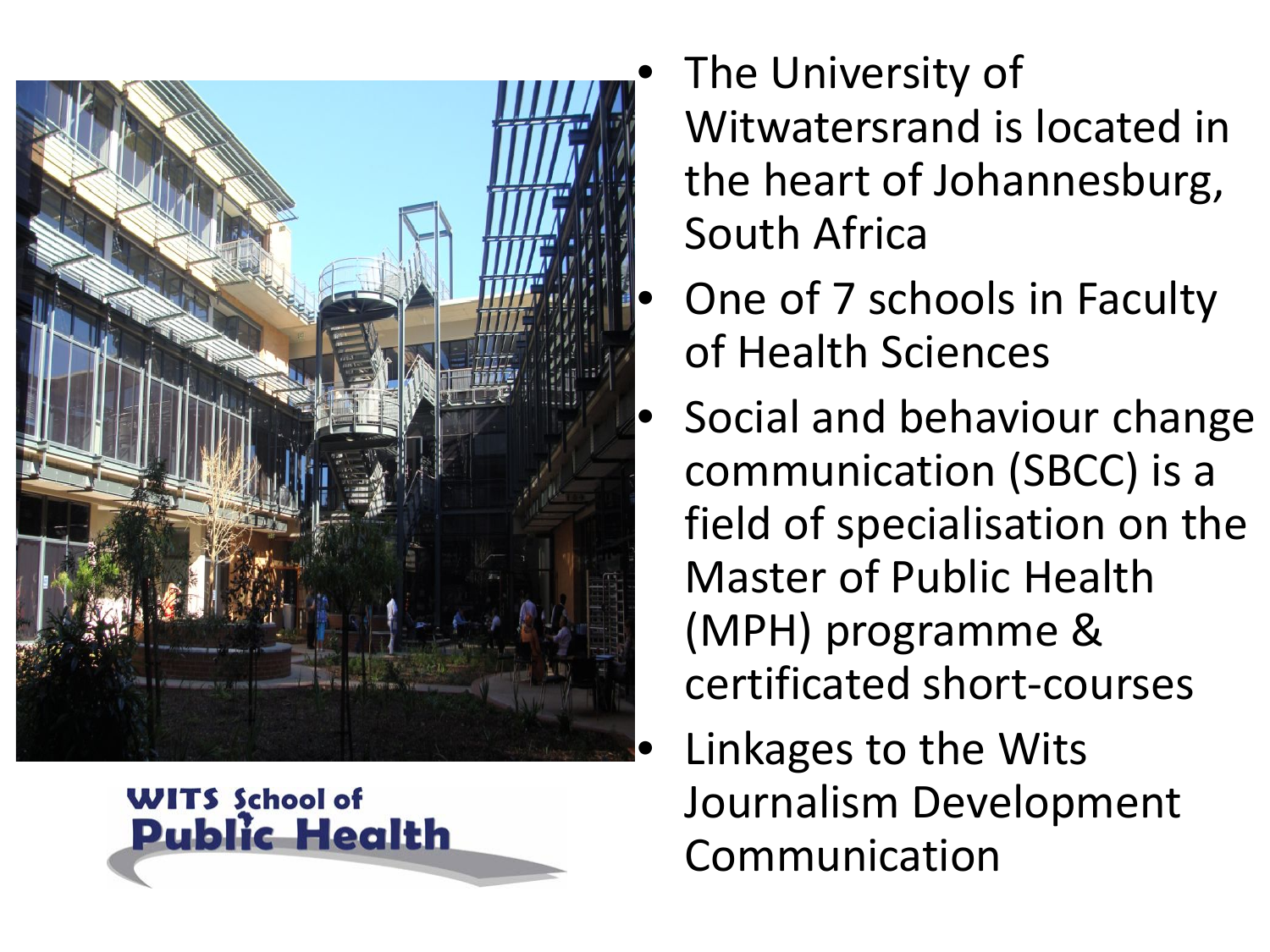#### SBCC Competencies mapped onto MPH (and short) courses

| Social and behavioural<br>theory     |                                                                                                    | Applying social & behaviour<br>change theory to practice |
|--------------------------------------|----------------------------------------------------------------------------------------------------|----------------------------------------------------------|
| <b>Communication theory</b>          |                                                                                                    |                                                          |
| <b>SBCC</b> planning                 |                                                                                                    | Communication, media and<br>society                      |
|                                      |                                                                                                    |                                                          |
| <b>Designing SBCC</b>                |                                                                                                    | Planning and implementing                                |
| <b>Implementing SBCC</b>             |                                                                                                    | <b>SBCC</b>                                              |
|                                      |                                                                                                    |                                                          |
| <b>SBCC Approaches</b>               | •: Edutainment, Advocacy,<br>Interpersonal communication, Social<br>Marketing, Social mobilisation | <b>SBCC Approaches</b>                                   |
| Formative research                   |                                                                                                    |                                                          |
| Monitoring and<br>evaluation of SBCC |                                                                                                    | Research, monitoring and<br>evaluation                   |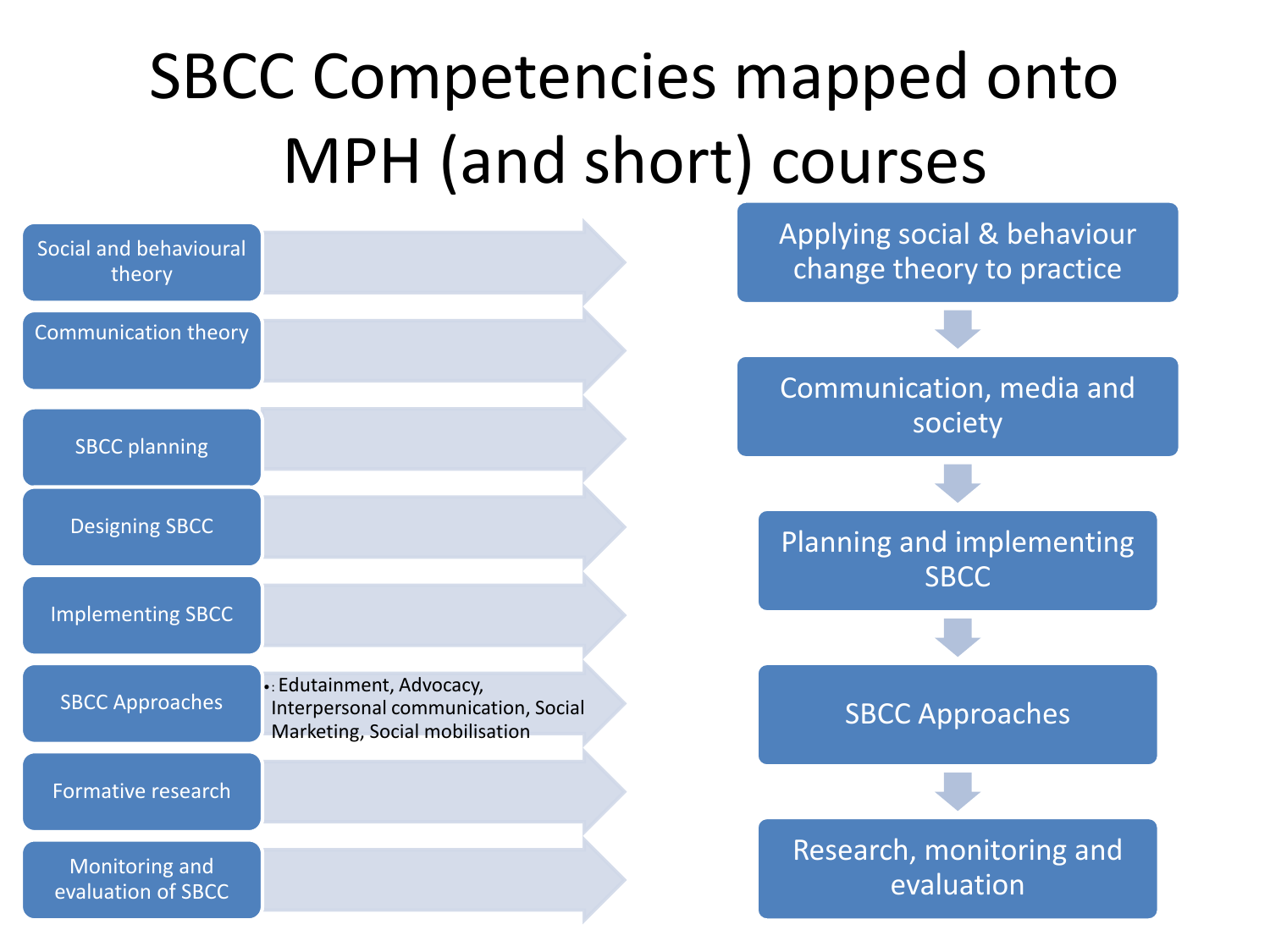# Pedagogical approach

- Student-led sessions
- Group work
- Simulation exercises
- Case studies especially of practitioner work
- Online discussion forums
- Assessments that require application

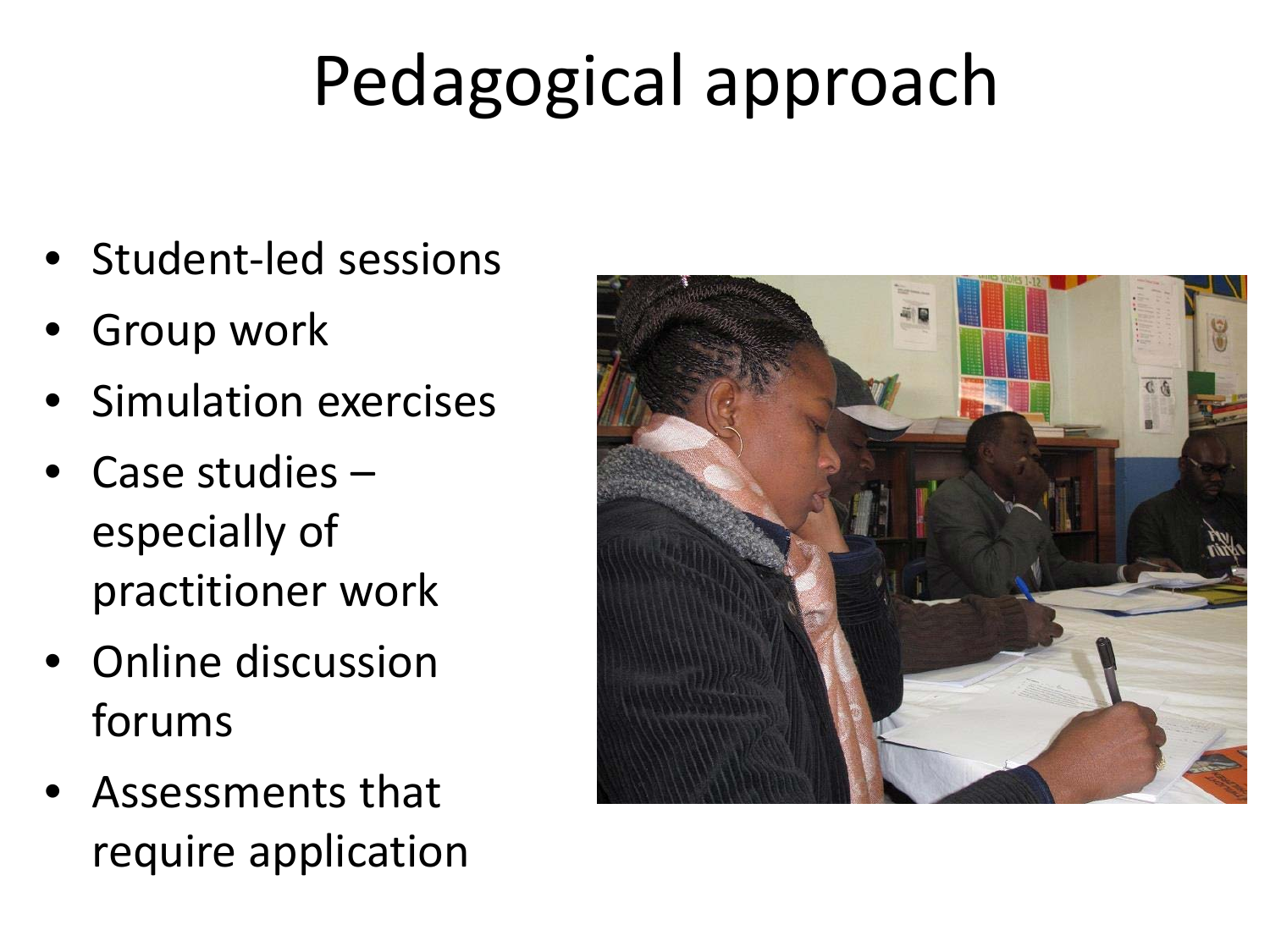#### **MPH SBCC students 2010-2014**

47 students from 15 countries in West, East and Southern Africa

Part-time students who are SBCC practitioners working in Africa

Courses run in one-week blocks and students go back to work between courses – so their work is their "practicum" 85% on-time throughput



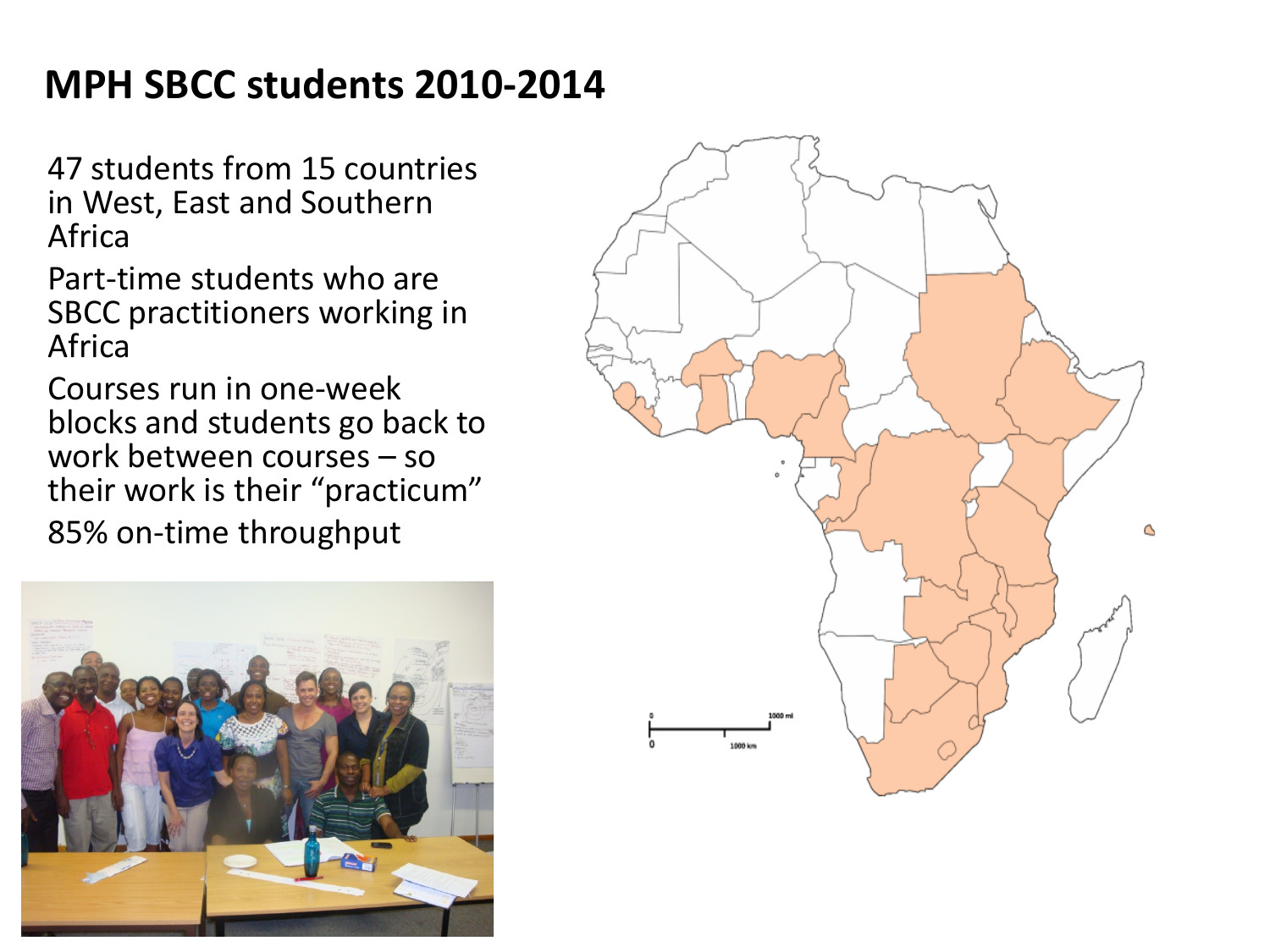## SBCC Research projects

- After completing the 12 courses (usually over two- years part-time)
- ALL MPH in SBCC students undertake a research project (some in their workplace)
- Examples:
	- Audience reception study of two songs about HIV and AIDS in Zimbabwe
	- Formative research on tuberculosis in Malawi
	- How nursing is portrayed in print media in South Africa
	- Evaluation of SBCC intervention: Role of community dialogue
	- HIV positive men's experiences of accessing HIV services in Eastern Cape, South Africa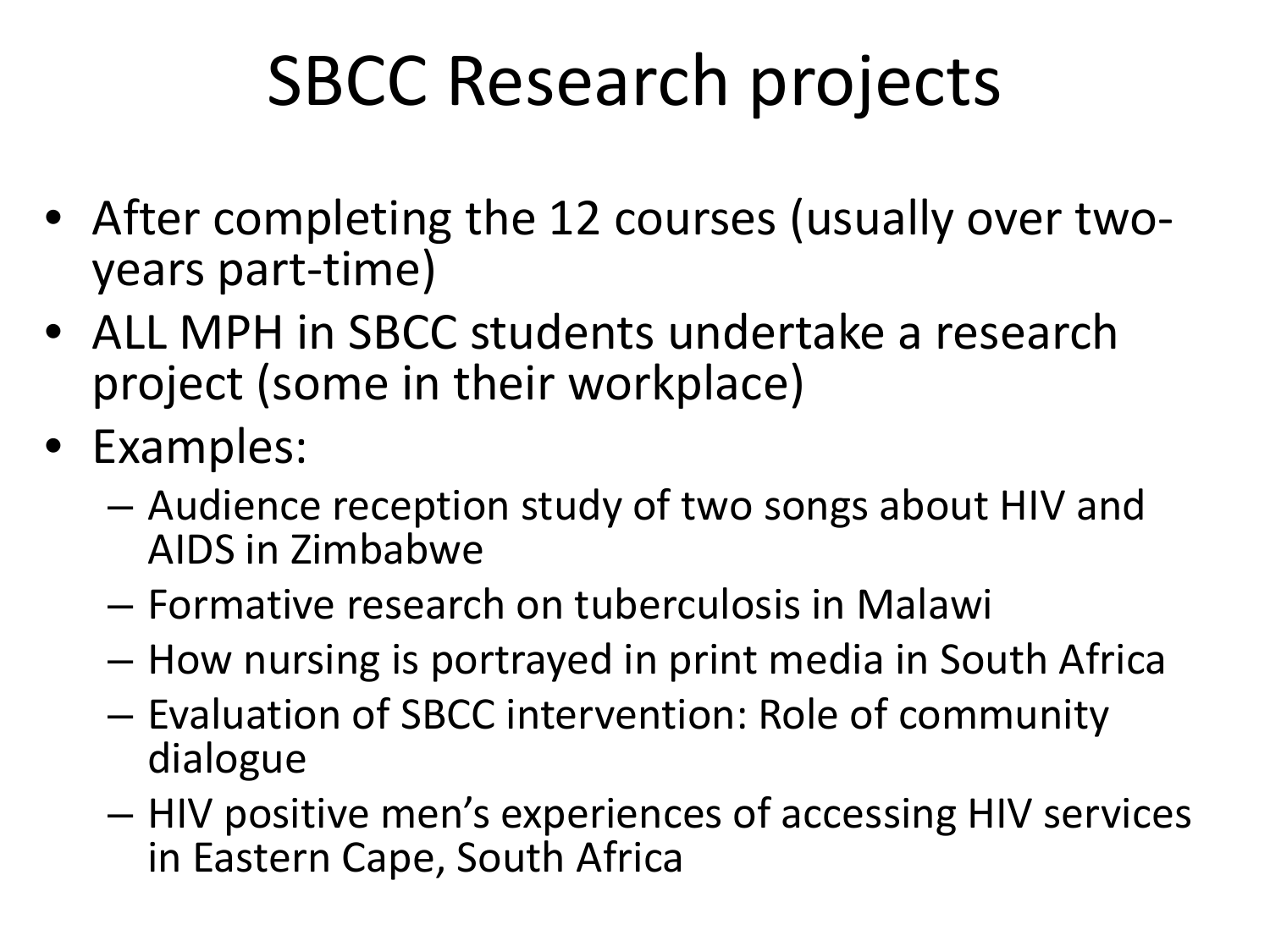### Selection and Management of MPH SBCC Student Research Projects

Students mostly identify their own research topics in SBCC and study sites (with input from an academic advisor). We are planning to be more directive and to provide students with a selection of topics and / or study sites.

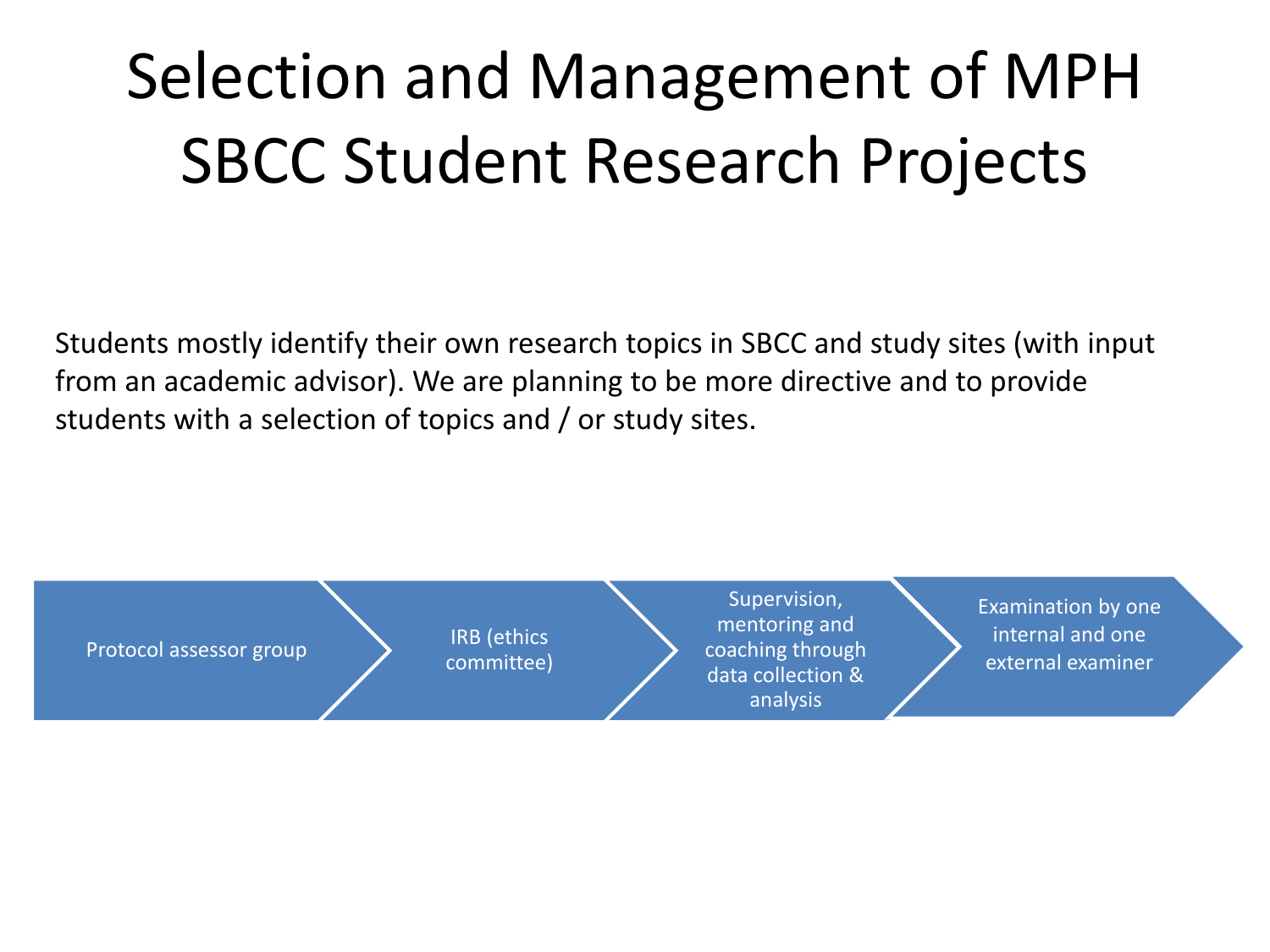## Where our students work

- Government health promotion / communication / National AIDS committees
- Non-governmental organisations – working in different sectors e.g. health and development communication
- Academic institutions /<br>– Research organisations e.g. universities / Centers for Disease Control

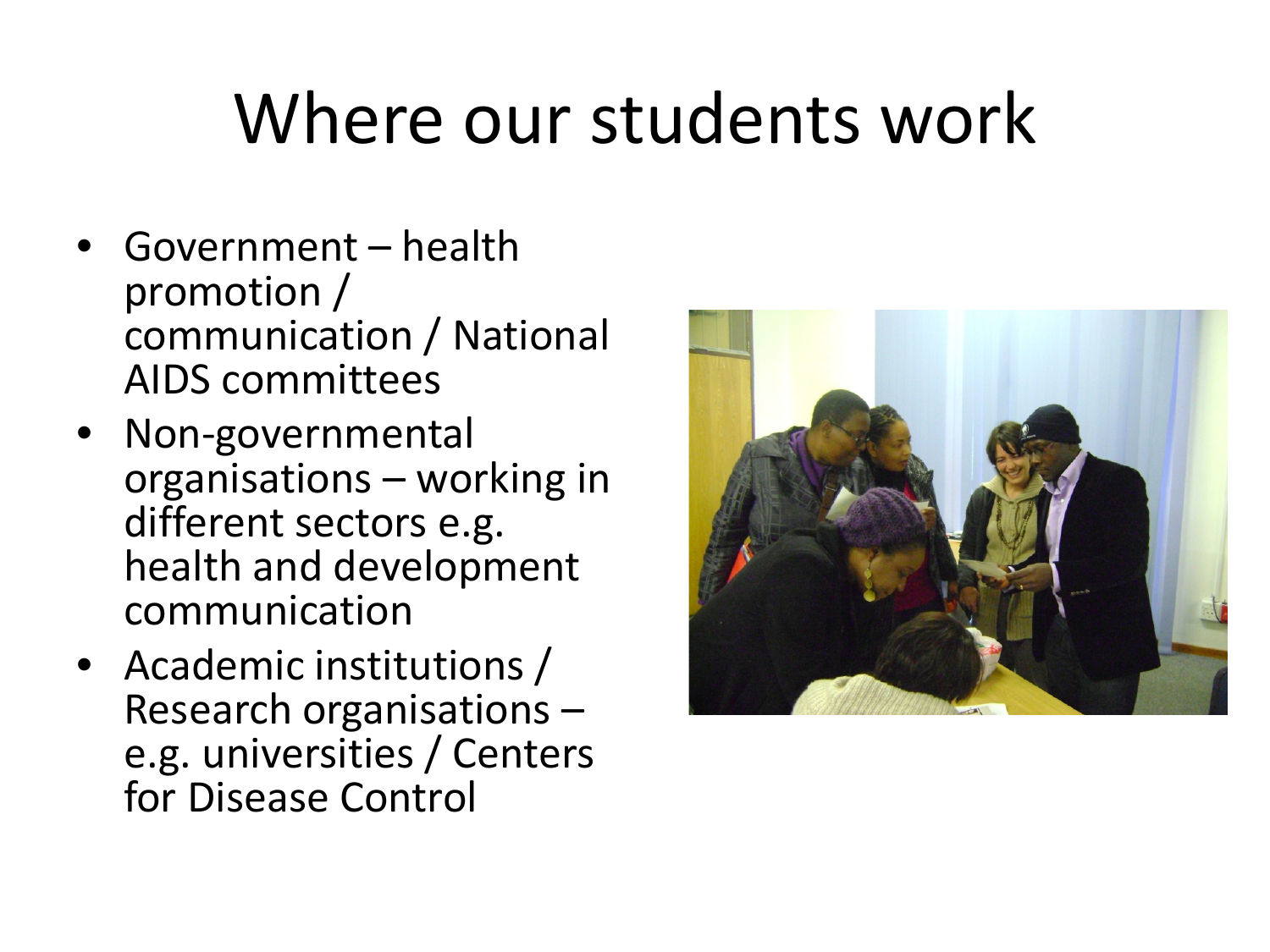#### Student voices

*"I now understand why one needs to build skills, people need to understand why they have to change behaviors; I now have an understanding of the difference between information, education and communication and health promotion"*  (MPH SBCC student after year 1)

*"Learning theories and models like social cognitive theory has enriched my approach to designing the kind of information that I can give to the public"* (MPH SBCC student after year 1)